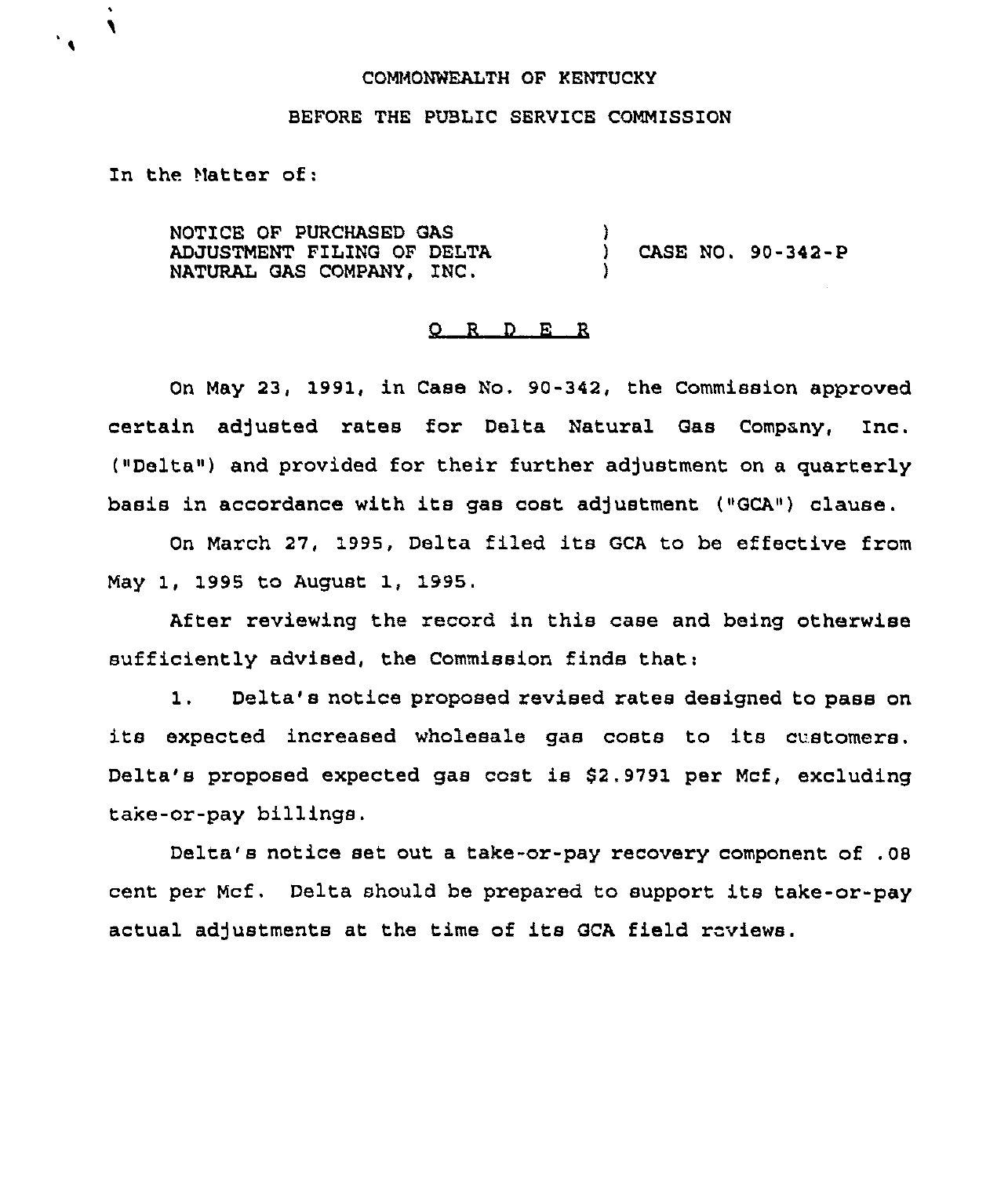2. Delta's notice set out a current quarter refund adjustment of .01 cent per Mcf to return \$328 in supplier refunds, including interest, to its customers. T!:c total refund adjustment of 9.09 cents per Mcf reflects the current and previous quarter adjustments.

 $\bullet$ 

3. Delta's notice set out a current quarter actual adjustment of 5.39 cents per Mcf to recoup under-recovered gas cost from November and December 1994 and January 1995. The proposed total actual adjustment of (12.26) cents per Mcf reflects the current under-collection as well as under- and over-collections from three previous quarters.

4. Delta's notice set out a balance adjustment of 14.28 cents per Mcf. This balance adjustment compensates for net undercollections which occurred as a result of previous adjustments.

5, These adjustments produce a gas cost recovery rate ("GCR") of \$2.9092 per Mcf, 29.22 cents per Mcf less than its previous GCR.

 $5.$ Delta's rate adjustment in the Appendix to this Order is fair, just, and reasonable, in the public interest, and should be approved for final meter readings on and after May 1, 1995,

7. Delta requested confidentiality for Schedule Ul, which contains business information required by the Commission pertaining to Delta's subsidiaries. Delta Resources, Inc. and Delgasco engage in unregulated, competitive activities. Competitors of these subsidiaries could use business information of these subsidiaries to place themselves in an advantageous position vis-a-vis the

-2-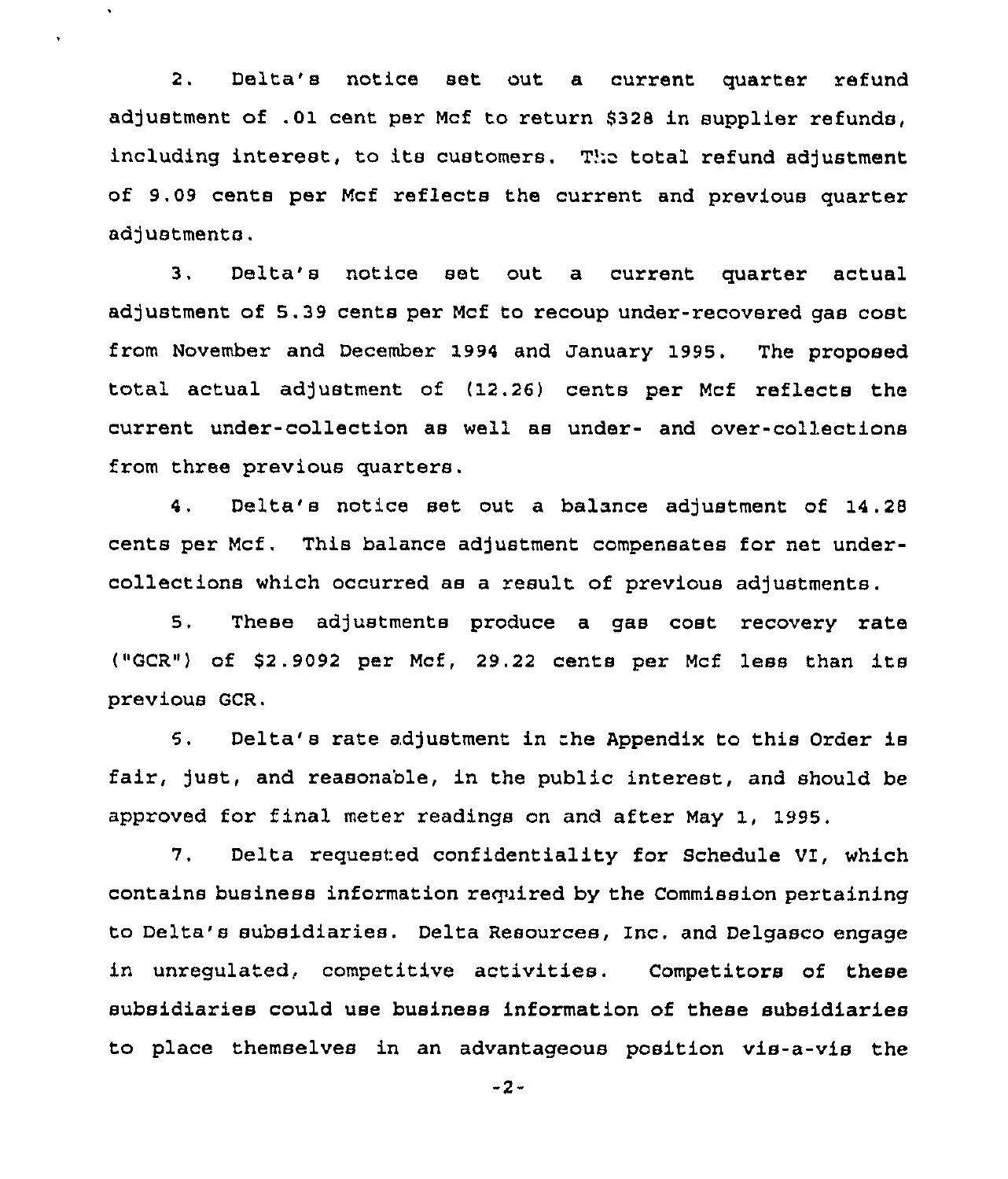subsidiaries and Delta. Thus, disclosure of the information is likely to cause Delta and these subsidiaries competitive injury and should be protected,

IT IS THEREFORE ORDERED that:

1. The rates in the Appendix to this Order are fair, just, and reasonable, and are effective for final meter readings on and after May 1, 1995.

2. Within 30 days of the date of this Order, Delta shall file with this Commission its revised tariffs setting out the rates authorized herein.

3. Schedule vI, which Delta has petitioned to be withheld from public disclosure, shall be held and retained by this Commission as confidential and shall not be open for public inspection.

Done at Frankfort, Kentucky, this 1st day of May, 1995.

PUBLIC SERVICE COMMISSION

Chairman hai <del>r</del>man

ioner

ATTEST:

Wl

Executive Direc